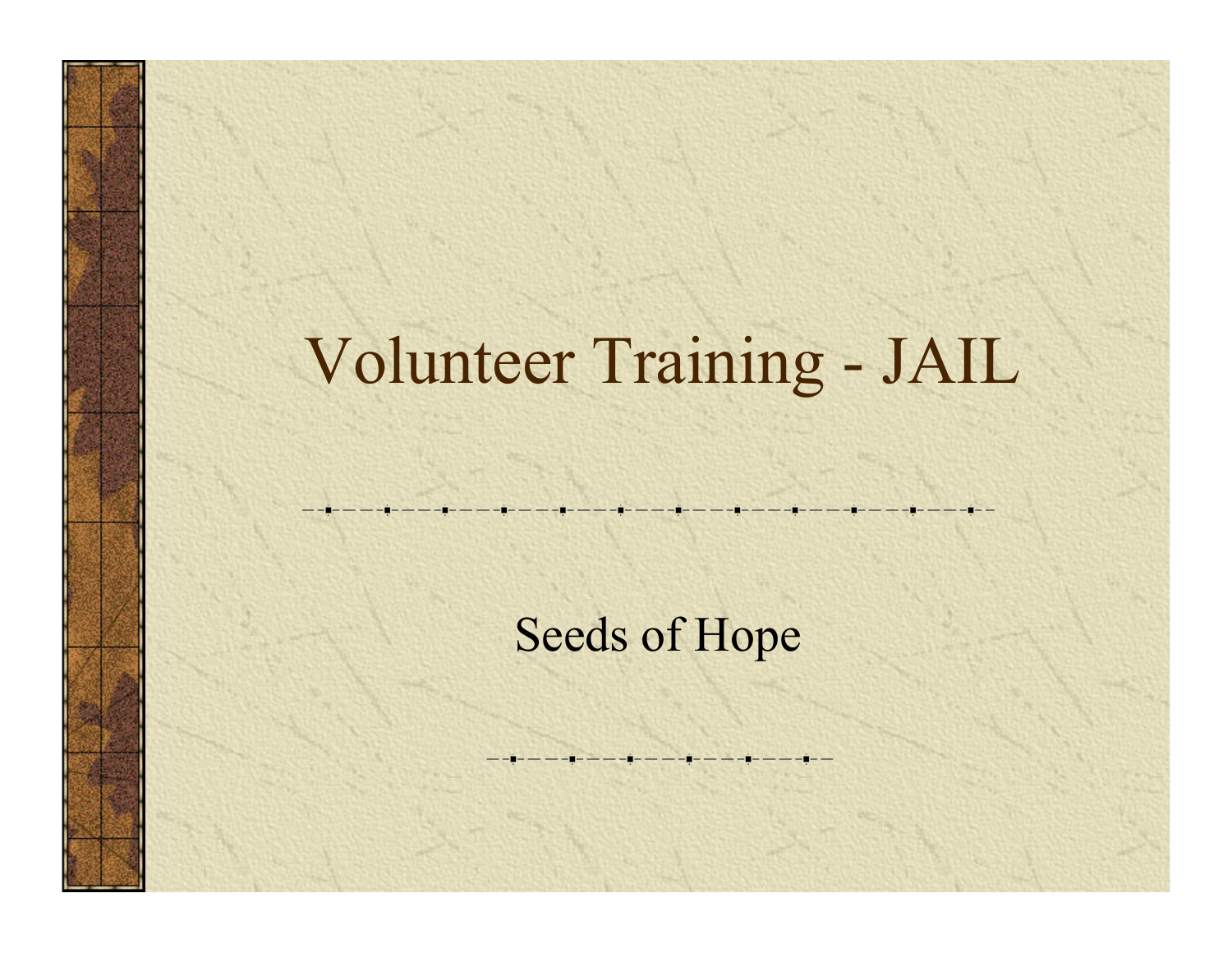#### Volunteers Purpose?

•Teach class

•Bible study

•Get inmates involved in programs

GOAL: Positive outcomes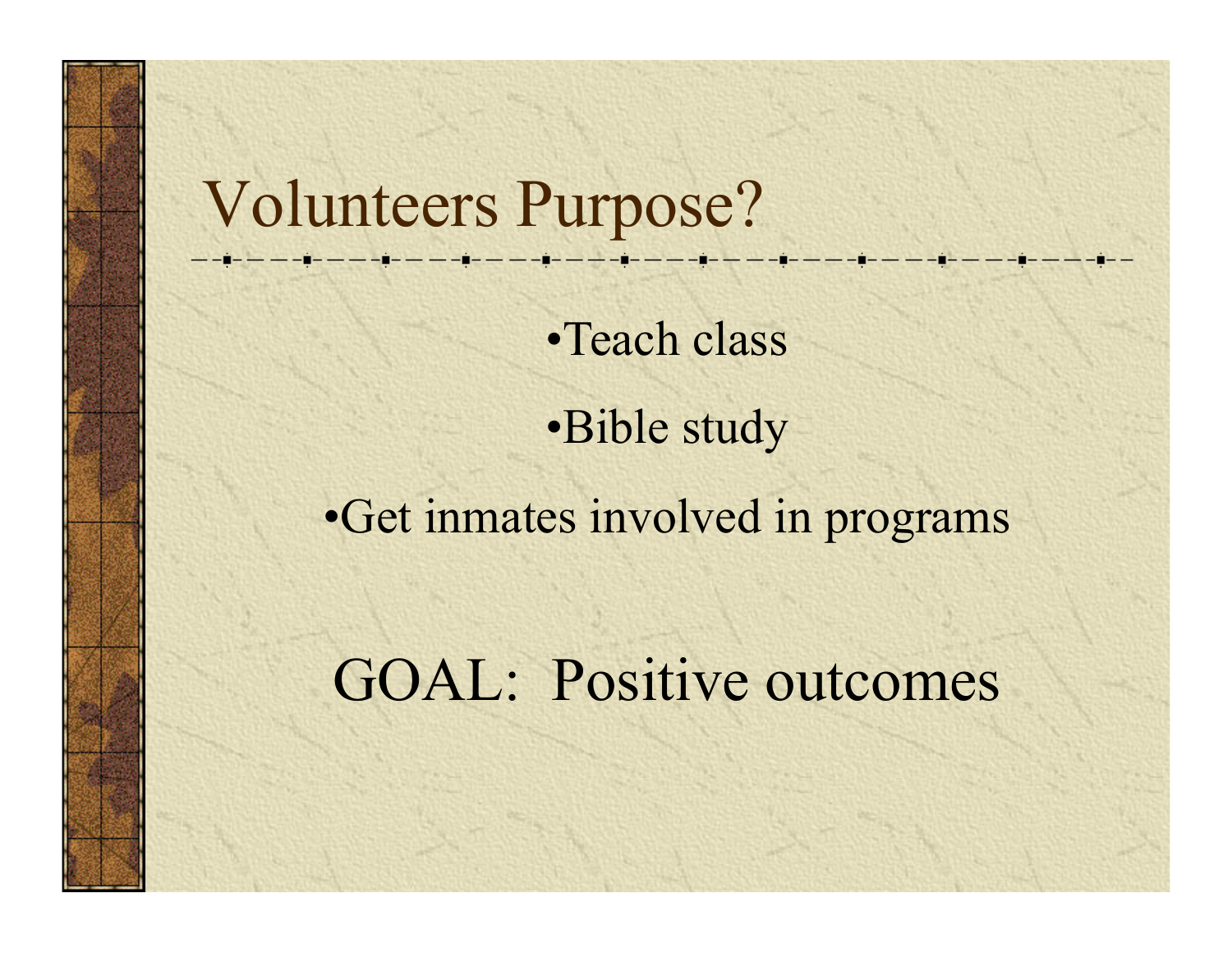#### Inmates

Are people with a difference.

- •They have issues
- •They have multiple problems
- •They are in custody for a reason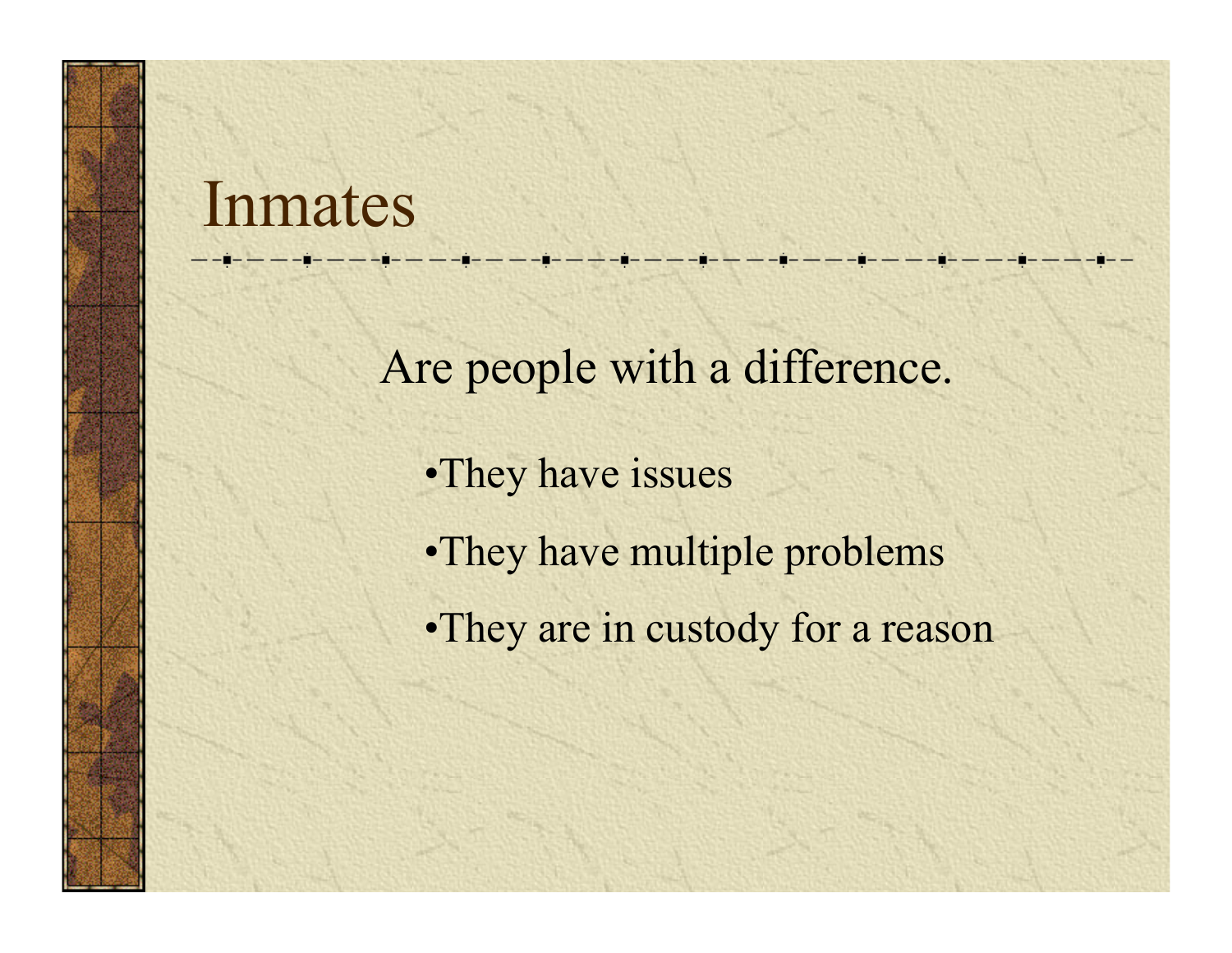#### Inmates

They will test you!

They will try to get you to do something for them. It may seem small or insignificant – THE TRAP!

If they find out that you have a soft heart they will exploit that and use it against you until they are done with you.

When they are done with you they will turn you in.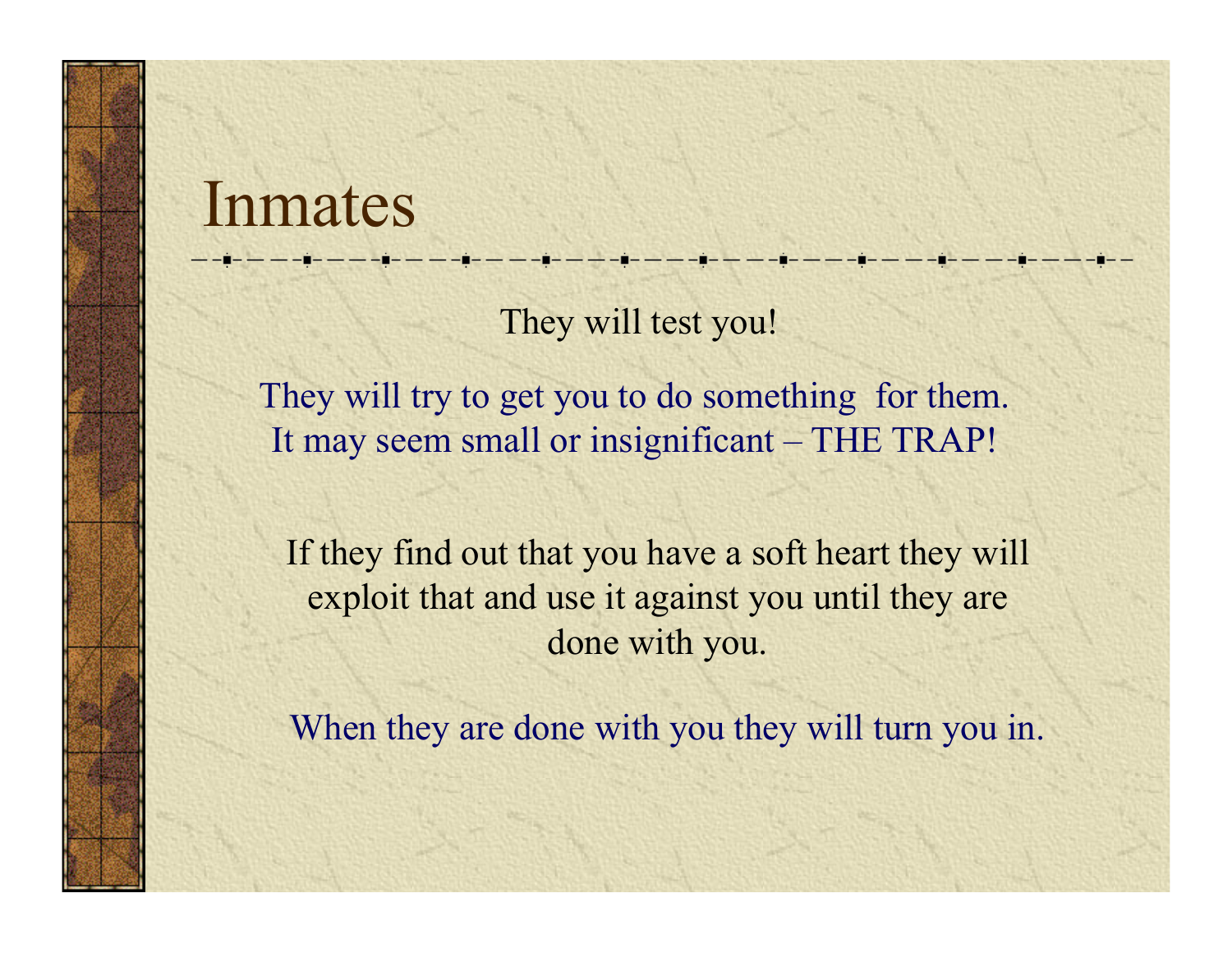## Jail's do's and don'ts

A common sense guide to an uncommon situation.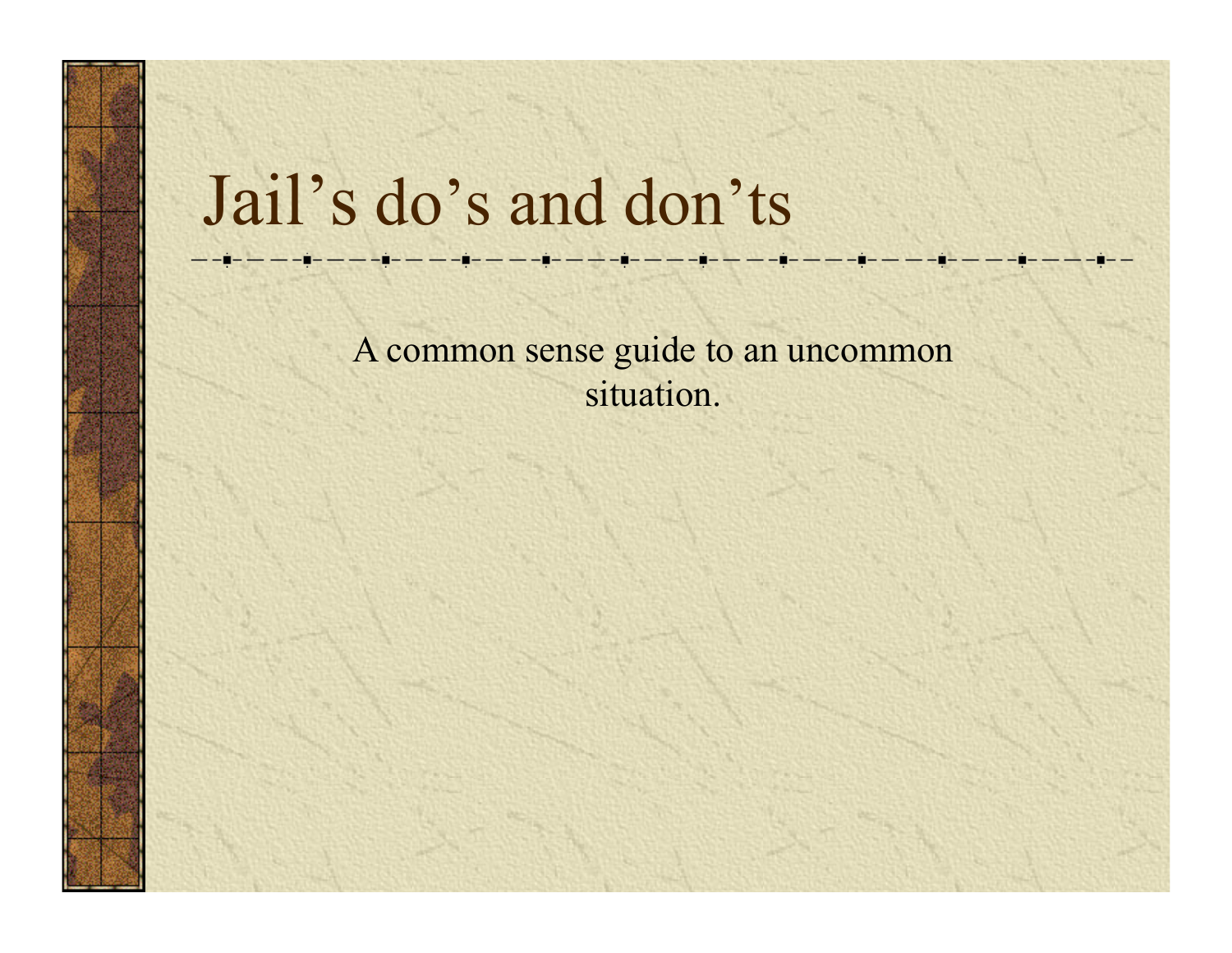## Jail's do's

**Do accept inmates as individuals:**

**Do learn to listen without judging:**

**Do be responsible and dependable:**

**Do seek help when needed:**

**Do give encouragement:**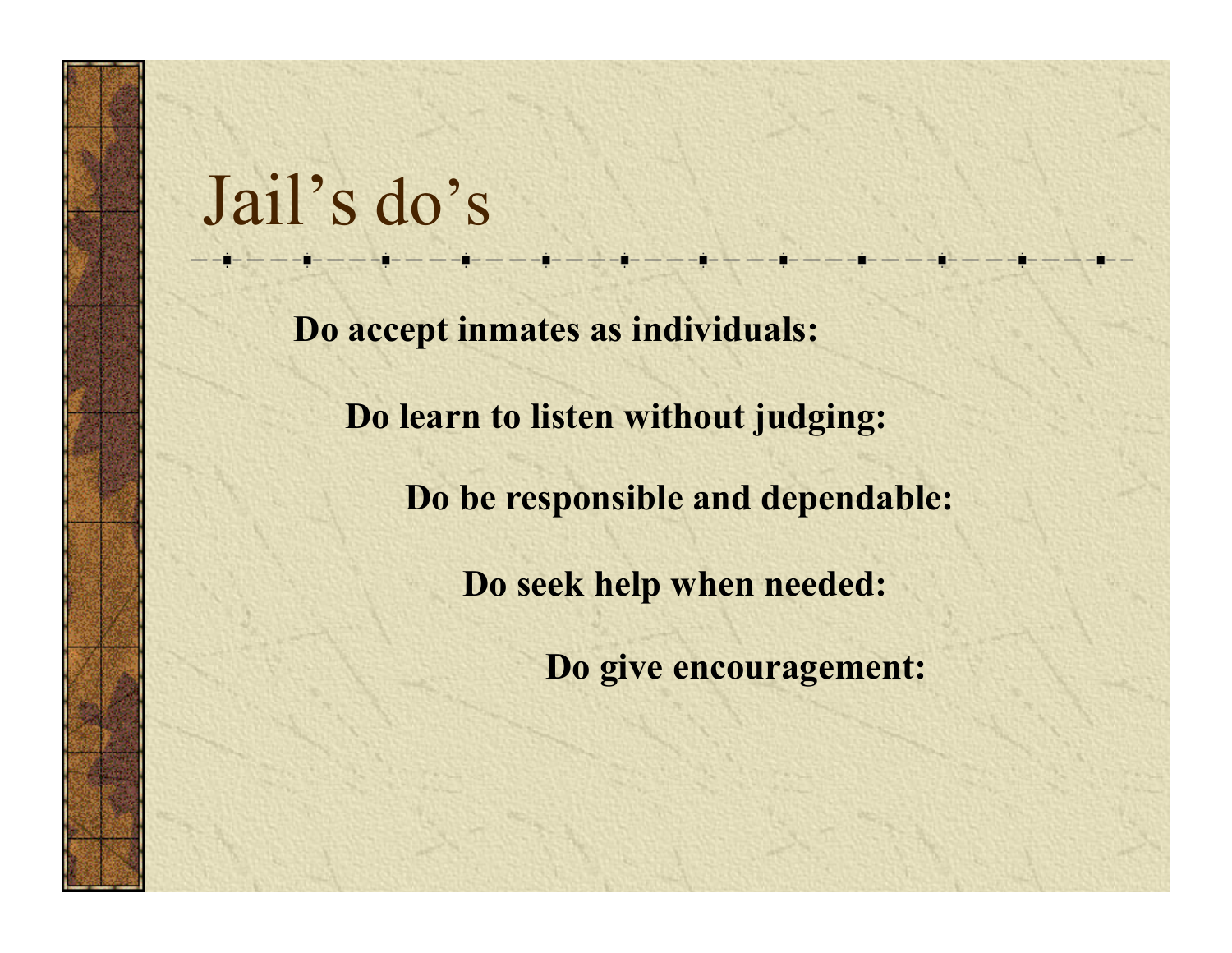## Jail's do's

**Do be a good example:**

**Do come with an open and teachable mind:**

**Do ask questions:**

**Do be yourself:**

**Do inform jail supervisors or other staff of your arrival/departure:**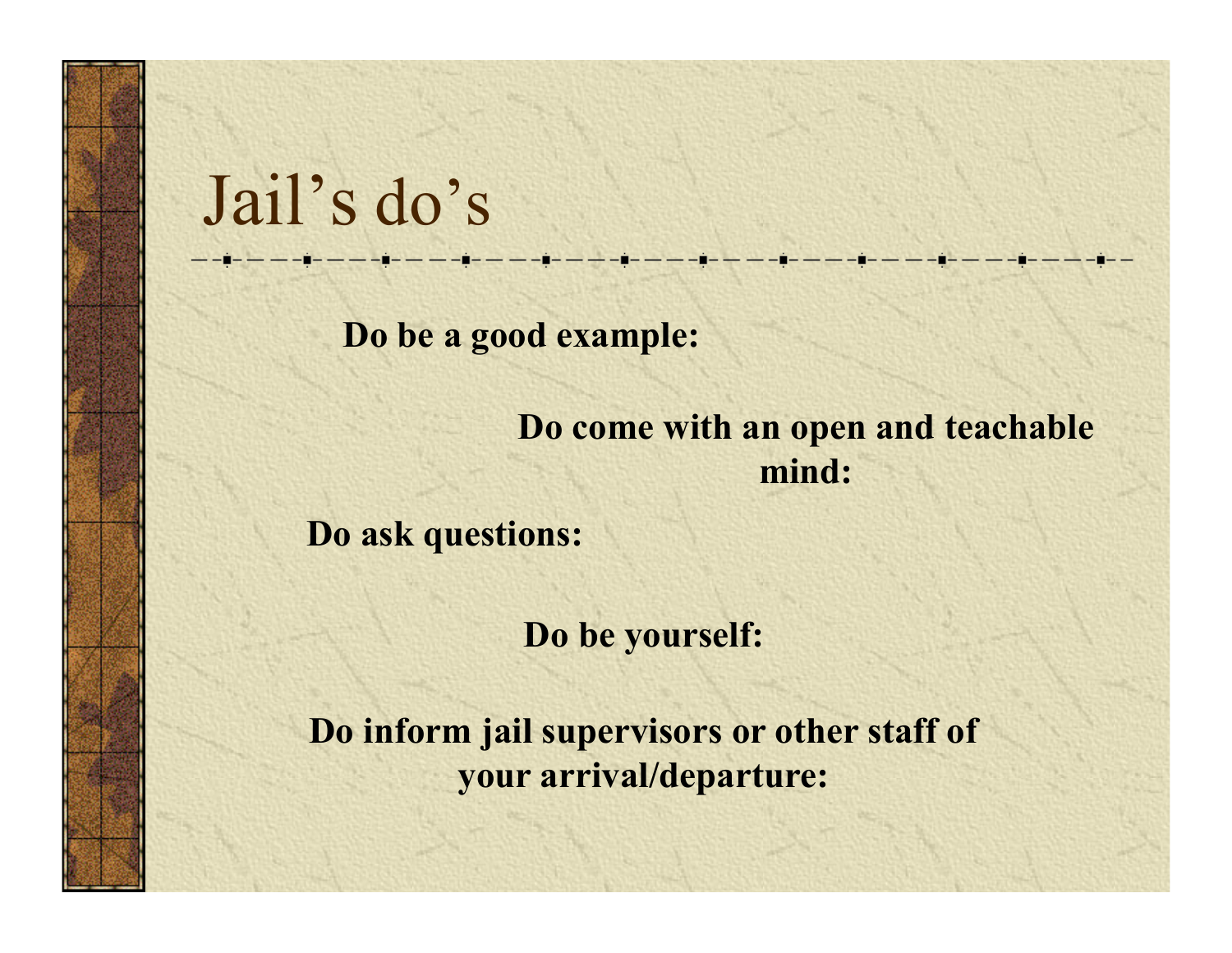## Jail's do's

**Do use only approved handouts:**

#### **Do report threats of harm to self or others:**

**Do be responsible for your personal property:**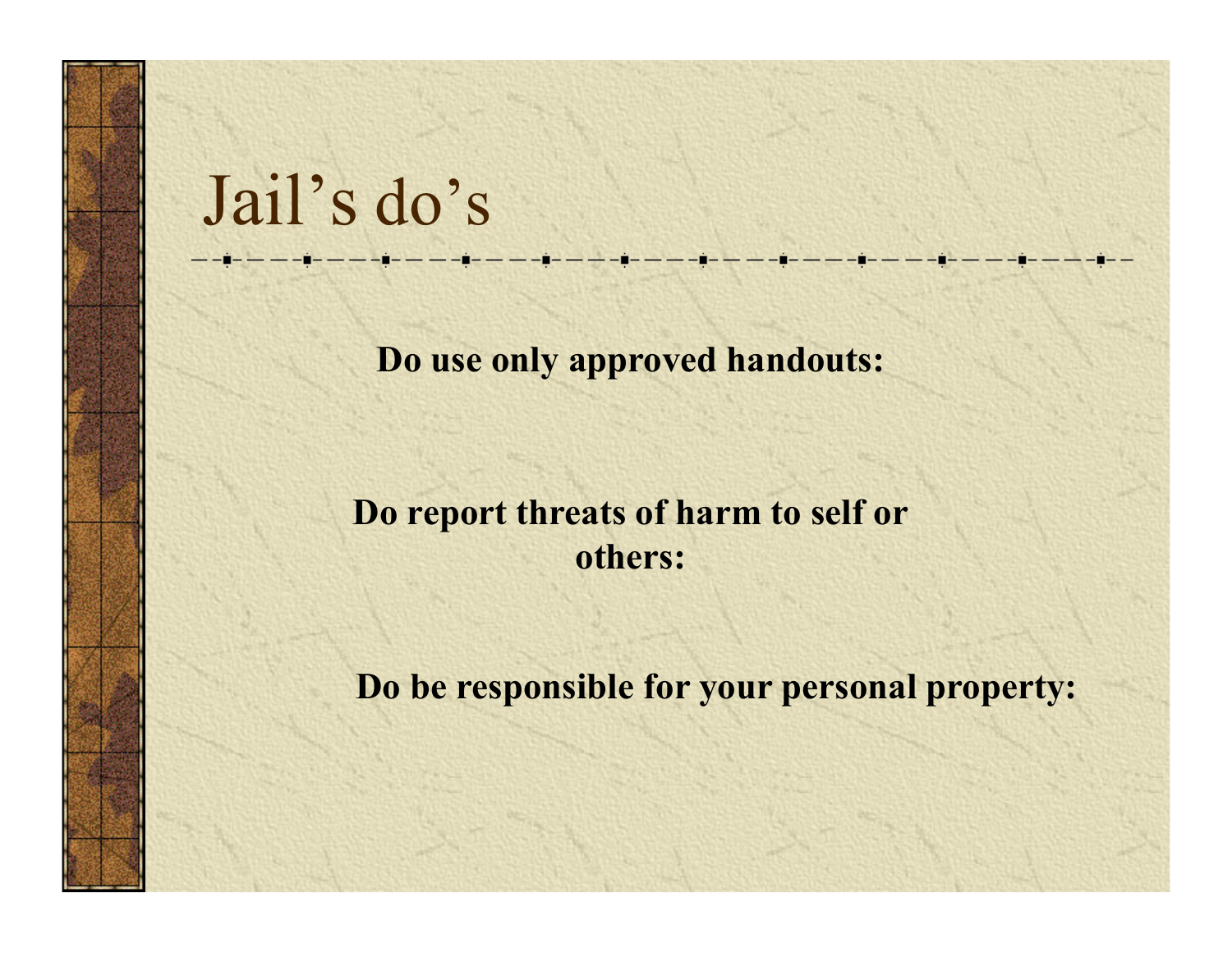## Jail's don'ts

**Don't over-react to hostility:**

**Don't preach to inmates:**

**Don't probe:**

**Don't make promises you can not keep:**

**Don't get involved with the inmate's family:**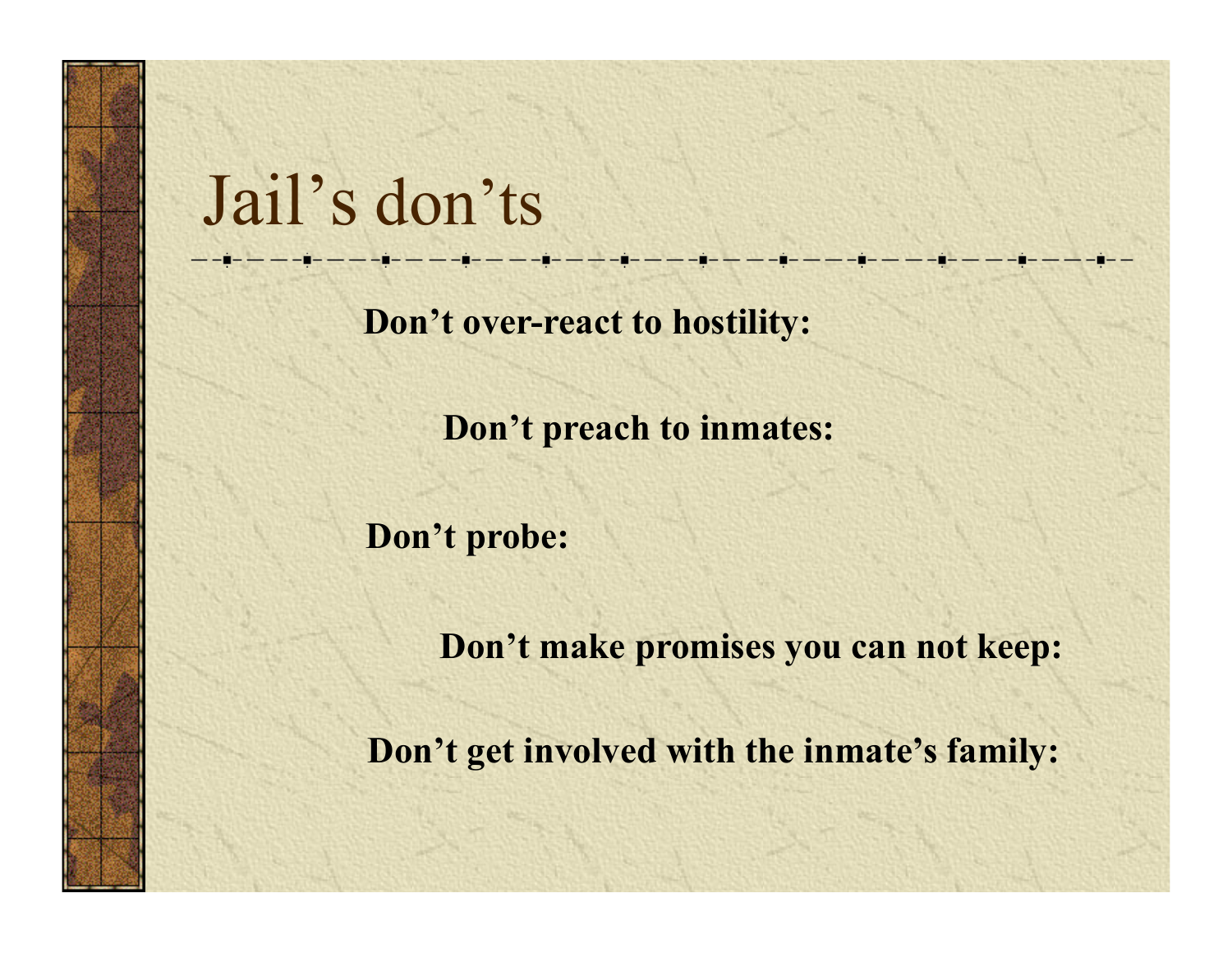## Jail's don'ts

**Don't expect instant results:**

**Don't over identify:**

**Don't give pat answers:**

**Don't peddle pet views:**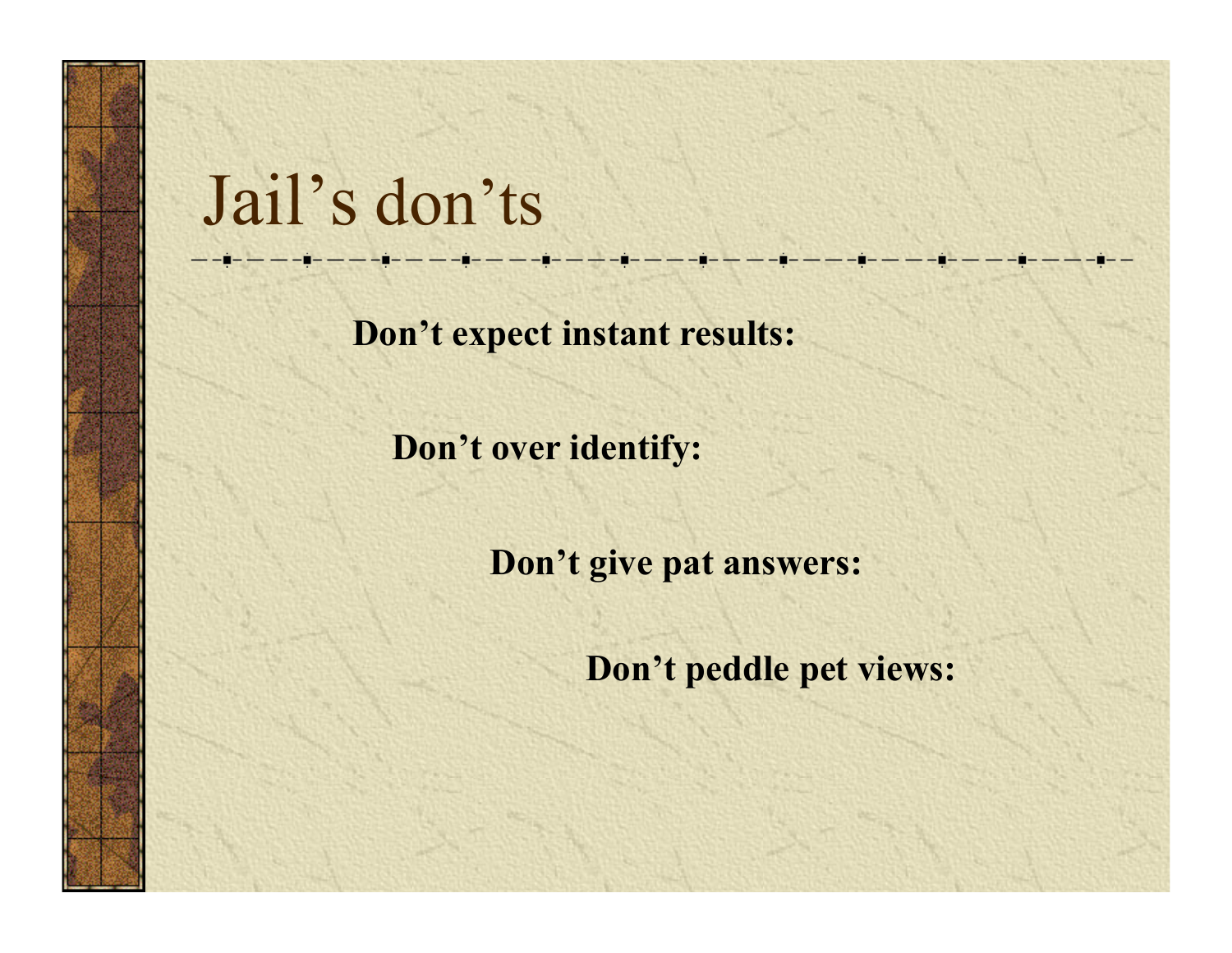### Jail's don'ts

**Don't violate an inmate's confidence except in the areas of security, serious emotional problems, suicide or threats of criminal activity:**

**Don't talk down to inmates:** 

**Don't bring ANYTHING IN OR TAKE ANYTHING OUT without permission:**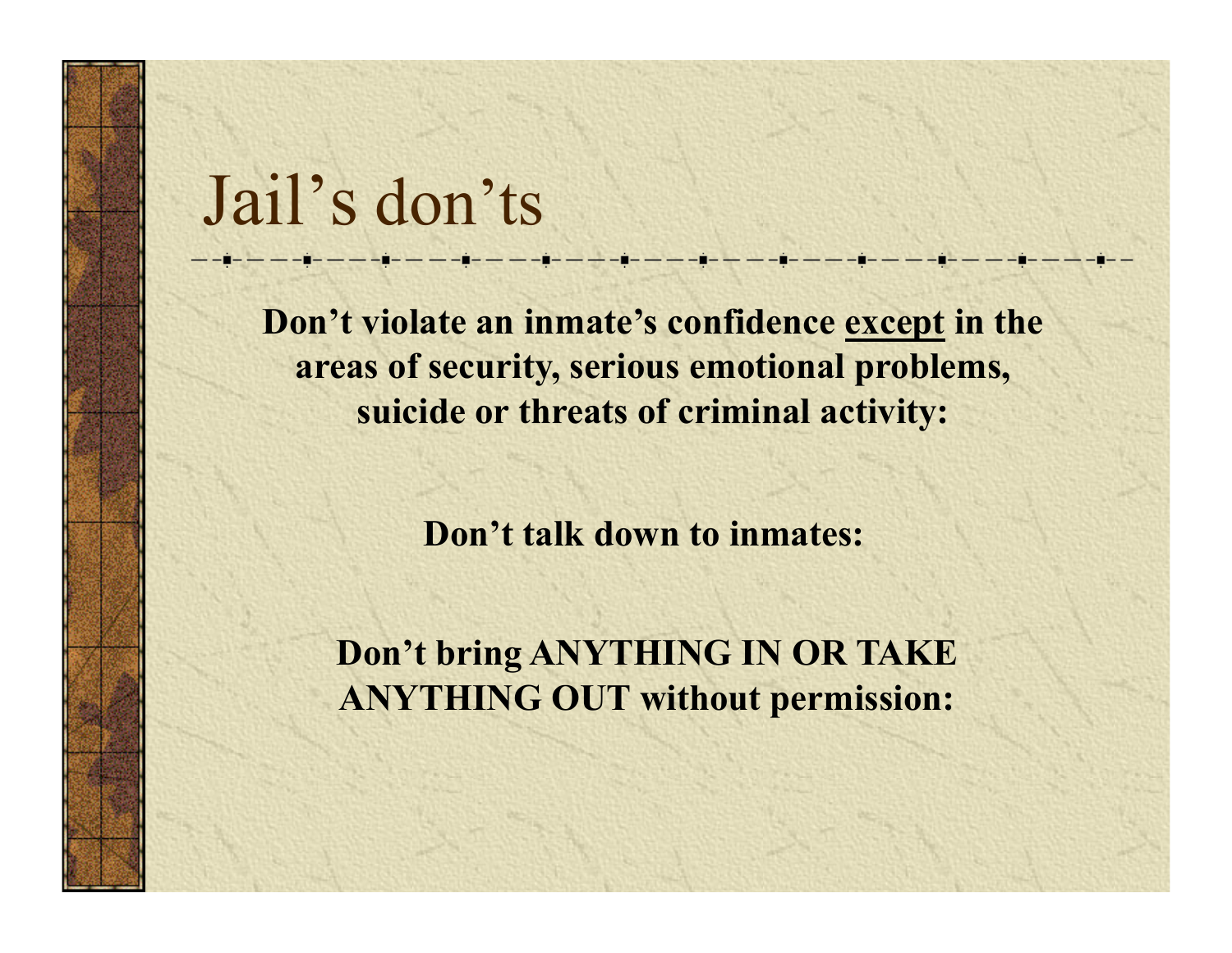#### Volunteering at the jail

#### **Something to think about:**

Coming to jail to work with the inmates is not for everyone. There is nothing to be ashamed of if you find this isn't right for you. Be honest with yourself. If this isn't for you say so, for your own safety and the safety of others.

 Seeds of Hope has many different areas where your talents can be put to good use and if not, there are other opportunities and groups in the community that need volunteers.